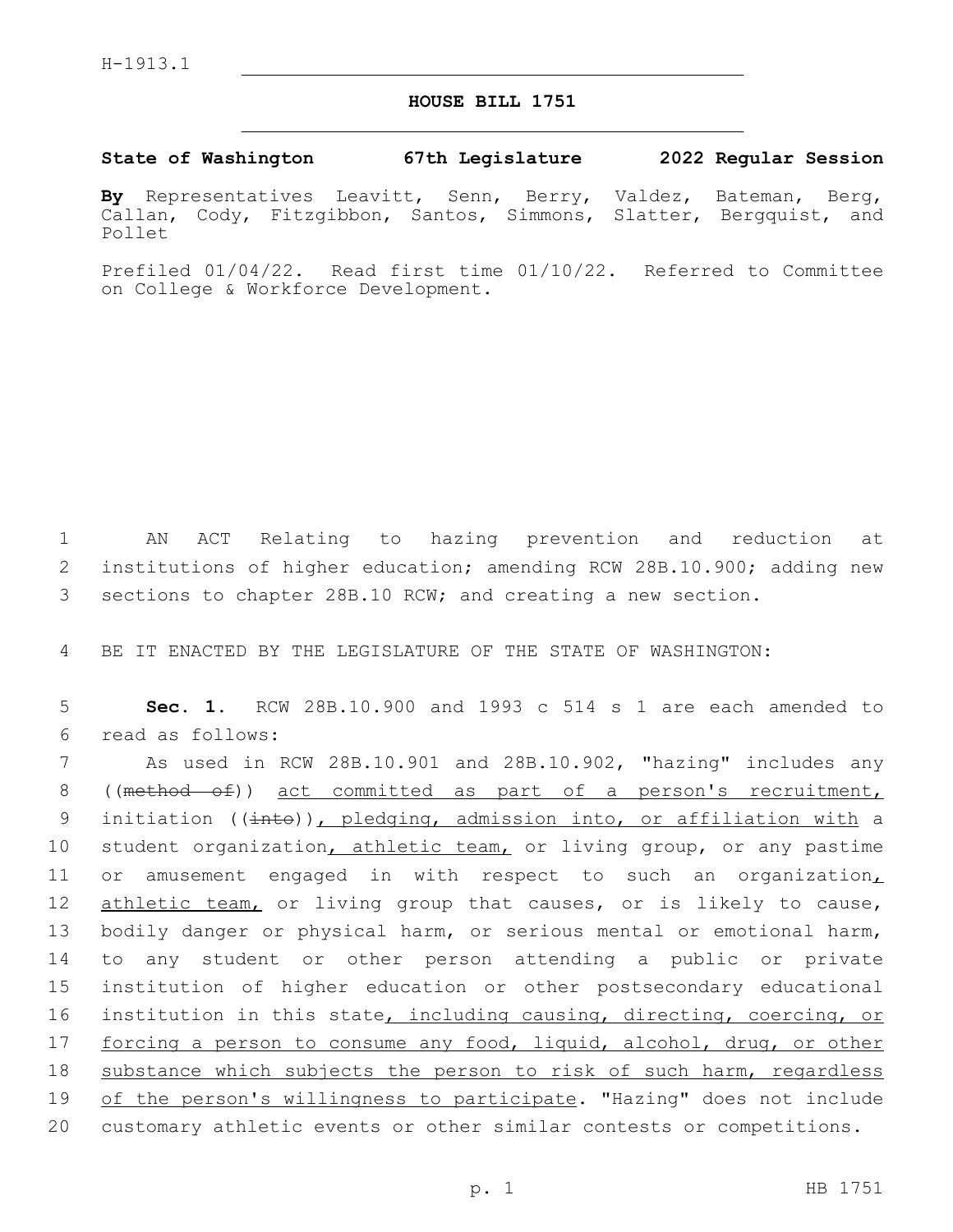NEW SECTION. **Sec. 2.** A new section is added to chapter 28B.10 2 RCW to read as follows:

 (1) Each public and private institution of higher education shall prohibit in its code of conduct hazing off campus as well as on 5 campus.

 (2) Beginning with the 2022 fall term, each public and private institution of higher education shall provide students and their parents or legal guardians as applicable with an educational program on hazing and the dangers of and prohibition on hazing, which shall include information regarding hazing awareness, prevention, intervention, and the institution's policy on hazing. The educational program may be offered in person or electronically. The institution must offer at least one opportunity for students to complete the program during a new student orientation session. Each institution shall verify each student's attendance at the program. Each institution shall prohibit a student who does not attend the program from participating in a student organization, athletic team, or living group recognized by or operating under the sanction of the institution until the student attends the program. A student organization, athletic team, or living group shall not accept or initiate any person who has not attended the program.

 (3) Institutional materials on student rights and responsibilities given to student organizations, athletic teams, or living groups, either electronically or in hard copy form, shall include a statement on the institution's antihazing policy and on the 26 dangers of hazing.

 NEW SECTION. **Sec. 3.** A new section is added to chapter 28B.10 28 RCW to read as follows:

 (1) Beginning with the 2022-23 academic year, each public and private institution of higher education shall maintain and publicly report actual findings of violations by any student organization, athletic team, or living group of the public or private institution of higher education's code of conduct, antihazing policies, or state or federal laws relating to hazing or offenses related to alcohol, 35 drugs, sexual assault, or physical assault.

(2) The report shall include the following:36

 (a) The name of the student organization, athletic team, or 38 living group;

39 (b) The date the investigation was initiated;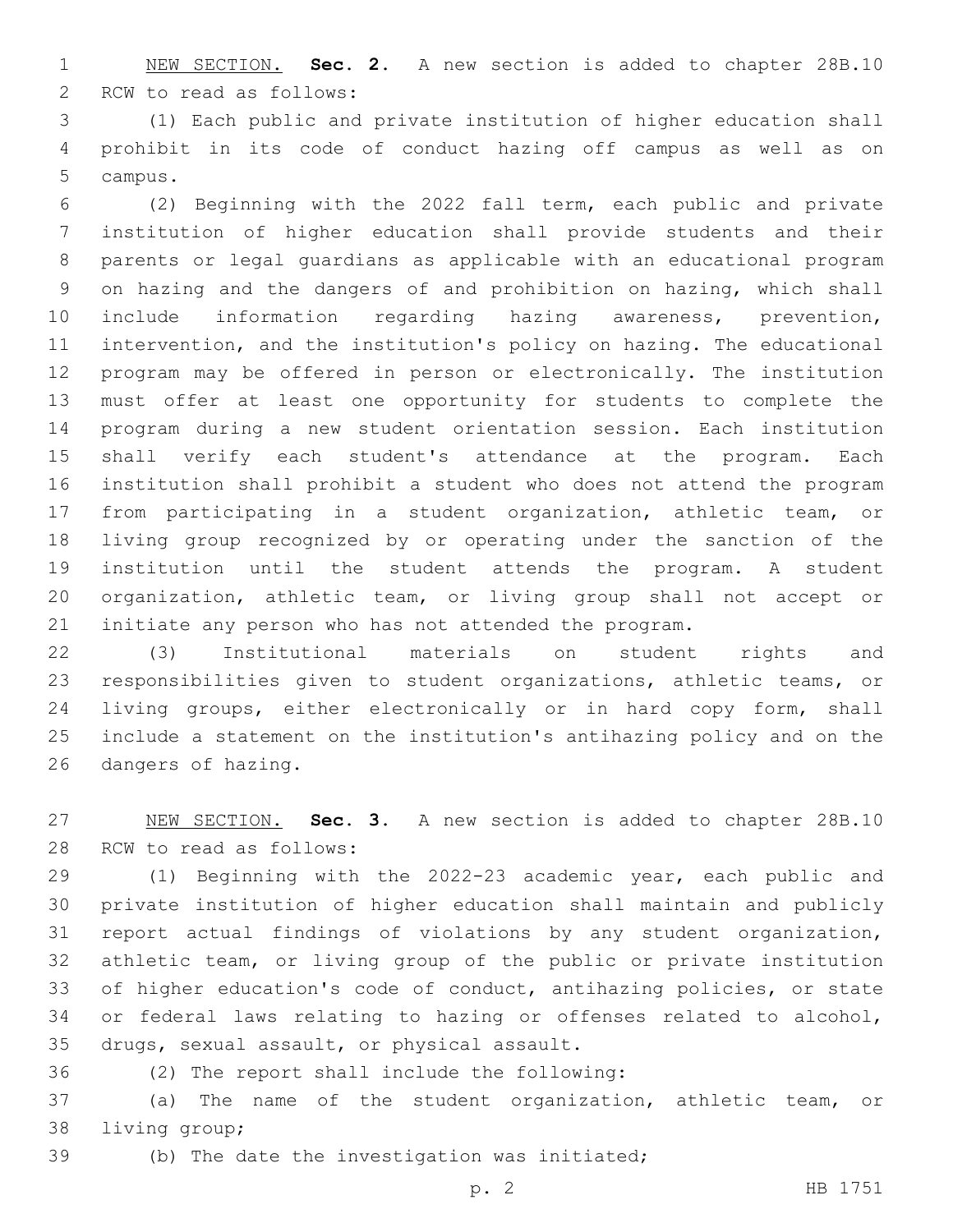(c) The date on which the investigation ended with a finding that 2 a violation occurred;

 (d) A description of the incident or incidents, including the date of the initial violation, and the violations, findings, and sanctions placed on the student organization, athletic team, or 6 living group;

 (e) The details of the sanction or sanctions imposed, including 8 the beginning and end dates of the sanction or sanctions; and

 (f) The date the student organization, athletic team, or living 10 group was charged with a violation.

 (3) Investigations that do not result in a finding of formal violations of the student code of conduct or state or federal law shall not be included in the report. The report shall not include any personal or identifying information of individual student members and shall be subject to the requirements of the federal family education rights and privacy act of 1974, 20 U.S.C. Sec. 1232g.

 (4) Public and private institutions of higher education shall make reports under this section available on their websites in a prominent location clearly labeled and easily accessible from the 20 institution's website.

 (5) Each public and private institution of higher education shall maintain reports as they are updated for five years and shall post them on their respective websites at least 45 calendar days before the start of each fall academic term and at least 10 days before the 25 start of all other academic terms.

 (6) In addition to the report in subsection (2) of this section, beginning with the 2022 academic year, public and private institutions of higher education shall maintain a page on their respective websites that is regularly updated with current investigations into hazing, alcohol, drug, sexual assault, or physical assault violations by any student organization, athletic team, or living group. The page shall include the name of the organization, the date of the report or allegation that prompted the investigation, the date the investigation was initiated, and a description by category of the conduct under investigation.

 NEW SECTION. **Sec. 4.** A new section is added to chapter 28B.10 37 RCW to read as follows:

 (1) Beginning in the 2022 fall academic term, each public and private institution of higher education shall provide hazing

p. 3 HB 1751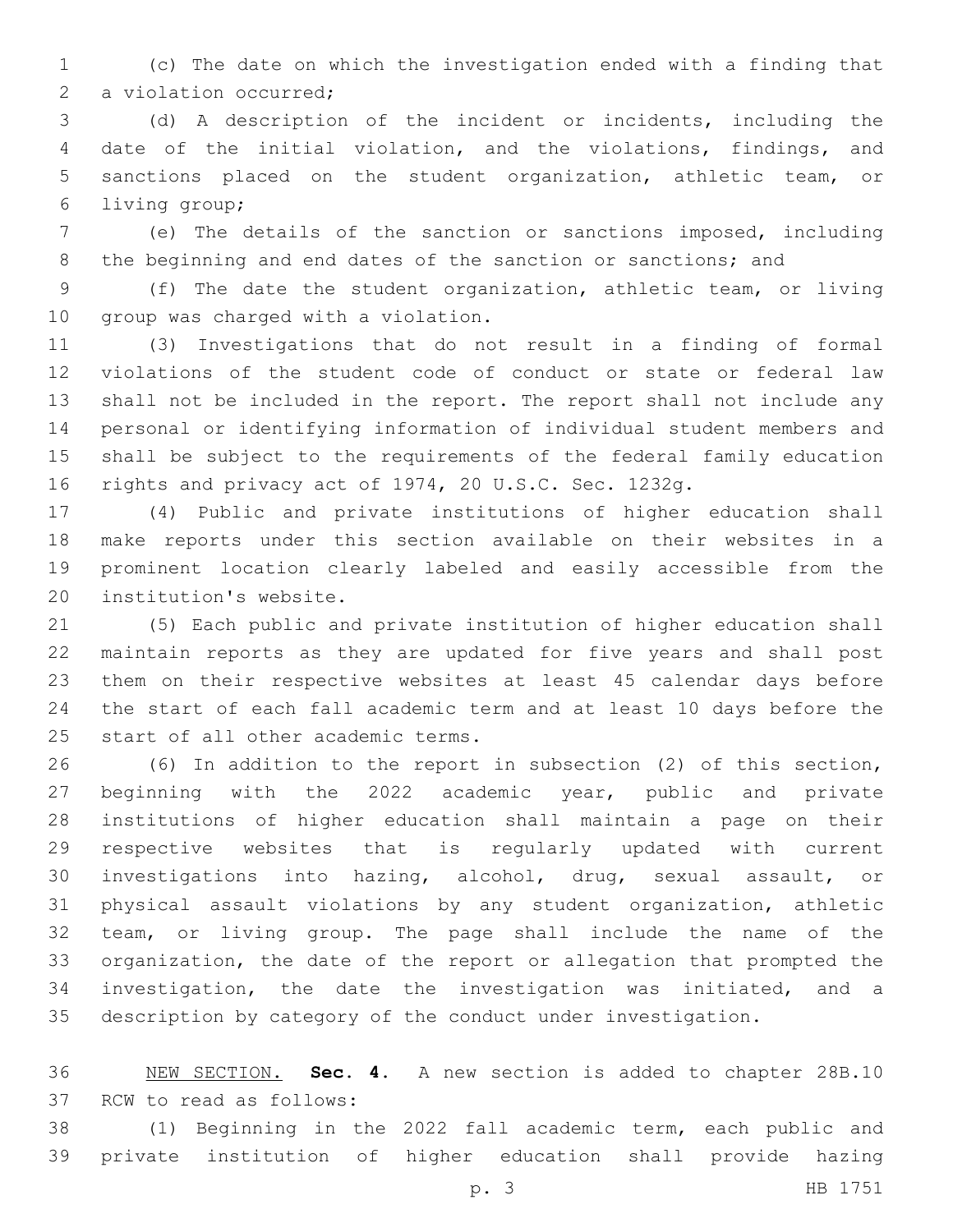prevention education on the signs and dangers of hazing as well as the institution's prohibition on hazing to every employee, including a student employee, and volunteer of the institution, either in person or electronically. The training shall be provided at the beginning of each academic year and for new employees at the 6 beginning of each academic term.

 (2) If, as a result of observations or information received in 8 the course of employment or volunteer service, any employee, including a student employee, or volunteer at a public or private institution of higher education has reasonable cause to believe that hazing has occurred, the employee or volunteer shall report the incident, or cause a report to be made, to a designated authority at the institution. The employee or volunteer shall make the report at 14 the first opportunity to do so.

 (3) "Reasonable cause" means a person who witnesses hazing or receives a credible written or oral report alleging hazing or 17 potential or planned hazing activity.

 (4) A person who witnesses hazing or has reasonable cause to believe hazing has occurred or will occur and makes a report in good faith may not be sanctioned or punished for the violation of hazing unless the person is directly engaged in the planning, directing, or 22 act of hazing reported.

 (5) Nothing in this section shall preclude a person from independently reporting hazing or suspected hazing activity to law 25 enforcement.

 NEW SECTION. **Sec. 5.** A new section is added to chapter 28B.10 27 RCW to read as follows:

 (1) Social fraternity and sorority organizations shall notify the public or private institution of higher education before chartering, rechartering, opening, or reopening a local chapter or operating at the public or private institution of higher education.

 (2) Social fraternity and sorority organizations shall notify the public or private institution of higher education when the organization instigates an investigation of a local chapter at the public or private institution of higher education for hazing or other activity that includes an element of hazing, such as furnishing alcohol to minors. The organization shall provide the results of such investigation and a copy of the full findings report to the public or private institution of higher education's student conduct office.